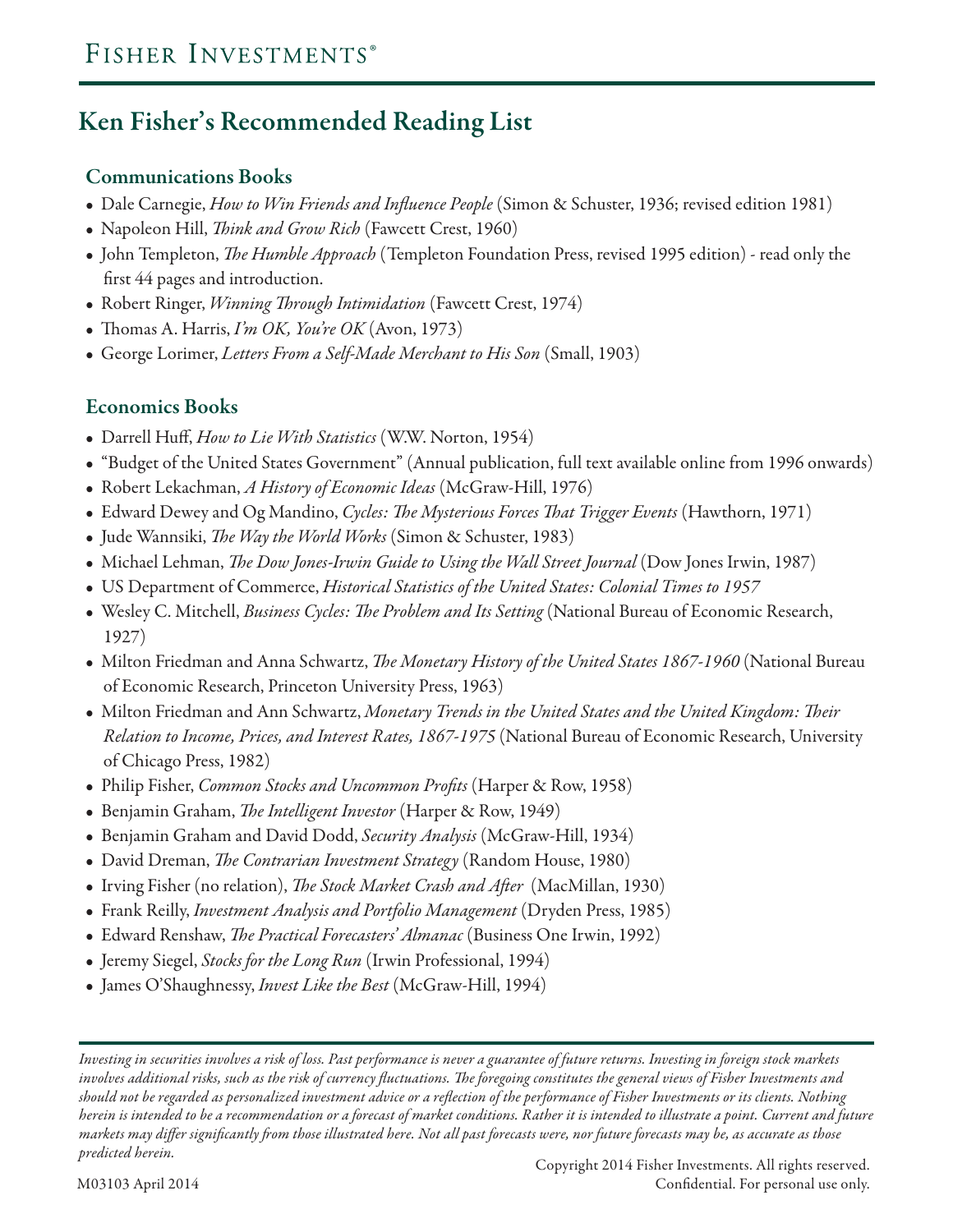## **Ken Fisher's Recommended Reading List (Continued)**

### **Market History and Research Books**

- Ken Fisher, *Debunkery: Learn It, Do It, and Profit From It* ( John Wiley & Sons, 2010)
- Ken Fisher, *How to Smell a Rat: The Five Signs of Financial Fraud* ( John Wiley & Sons, 2009)
- Ken Fisher, *The Ten Roads to Riches* ( John Wily & Sons, 2008)
- Ken Fisher, *The Only Three Questions That Count* ( John Wiley & Sons, 2006)
- Ken Fisher, *100 Minds That Made the Market* (Re-released by John Wiley & Sons, 2007)
- Ken Fisher, *The Wall Street Waltz* (Re-released by John Wiley & Sons, 2007)
- Ken Fisher, *Super Stocks* (Business Classics, 1984; first published by Dow-Jones Irwin, 1984)
- John Train, *The Money Masters* (Random House, 1980)
- Noyal Little, *How to Lose \$100 Million and Other Valuable Advice* (Little, Brown & Co., 1979)
- Roger Babson, any of the Business Barometer books from 1950 to 1930
- Leonard Levinson, *Wall Street: A Pictorial History* (Ziff-Davis Publishing, 1961)
- Georges Oudard, *The Amazing Life of John Law: The Man Behind the Mississippi Bubble* (Payson & Clarke, 1928)
- Frederic Morton, *The Rothschilds* (Atheneum Publishers, 1962)
- Frederick Klein and John Prestbo, *News and the Market* (Henry Regnery Company, 1974)
- Robert Sobel, *Dangerous Dreamers: The Financial Innovators From Charles Merrill to Michael Milken* ( John Wiley & Sons, 1993)
- Robert Sobel, *Panic on Wall Street: A History of America's Financial Districts* (MacMillan, 1968)
- Robert Sobel, *The Big Board: A History of the New York Stock Market* (The Free Press, 1965)
- Robert Sobel, *Amex: A History of the American Stock Exchange 1921-1971* (Weybright & Talley, 1972)
- Robert Sobel, *The Money Manias: The Eras of Great Speculation in America, 1770-1970* (Weybright & Talley, 1973)
- Robert Sobel, *Inside Wall Street* (W. W. Norton, 1977)
- Aaron Anderson, *Own the World: How Smart Investors Create Global Portfolios* ( John Wiley & Sons, 2009)
- Austin Fraser, *Fisher Investments on Emerging Markets* ( John Wiley & Sons, 2009)
- Andrew Teufel and Brendan Erne, *Fisher Investments on Technology* ( John Wiley & Sons, 2010)
- Andrew Teufel and Matt Schrader, *Fisher Investments on Industrials* ( John Wiley & Sons, 2009)
- Andrew Teufel and Michael Cannivet, *Fisher Investments on Consumer Staples* ( John Wiley & Sons, 2009)
- Andrew Teufel and Aaron Azelton, *Fisher Investments on Energy* ( John Wiley & Sons, 2009)
- Andrew Teufel and Brad Pyles, *Fisher Investments on Materials* ( John Wiley & Sons, 2009)
- Andrew Teufel and Erik Renaud, *Fisher Investments on Consumer Discretionary* ( John Wiley & Sons, 2010)

*Investing in securities involves a risk of loss. Past performance is never a guarantee of future returns. Investing in foreign stock markets involves additional risks, such as the risk of currency fluctuations. The foregoing constitutes the general views of Fisher Investments and should not be regarded as personalized investment advice or a reflection of the performance of Fisher Investments or its clients. Nothing herein is intended to be a recommendation or a forecast of market conditions. Rather it is intended to illustrate a point. Current and future markets may differ significantly from those illustrated here. Not all past forecasts were, nor future forecasts may be, as accurate as those predicted herein.*